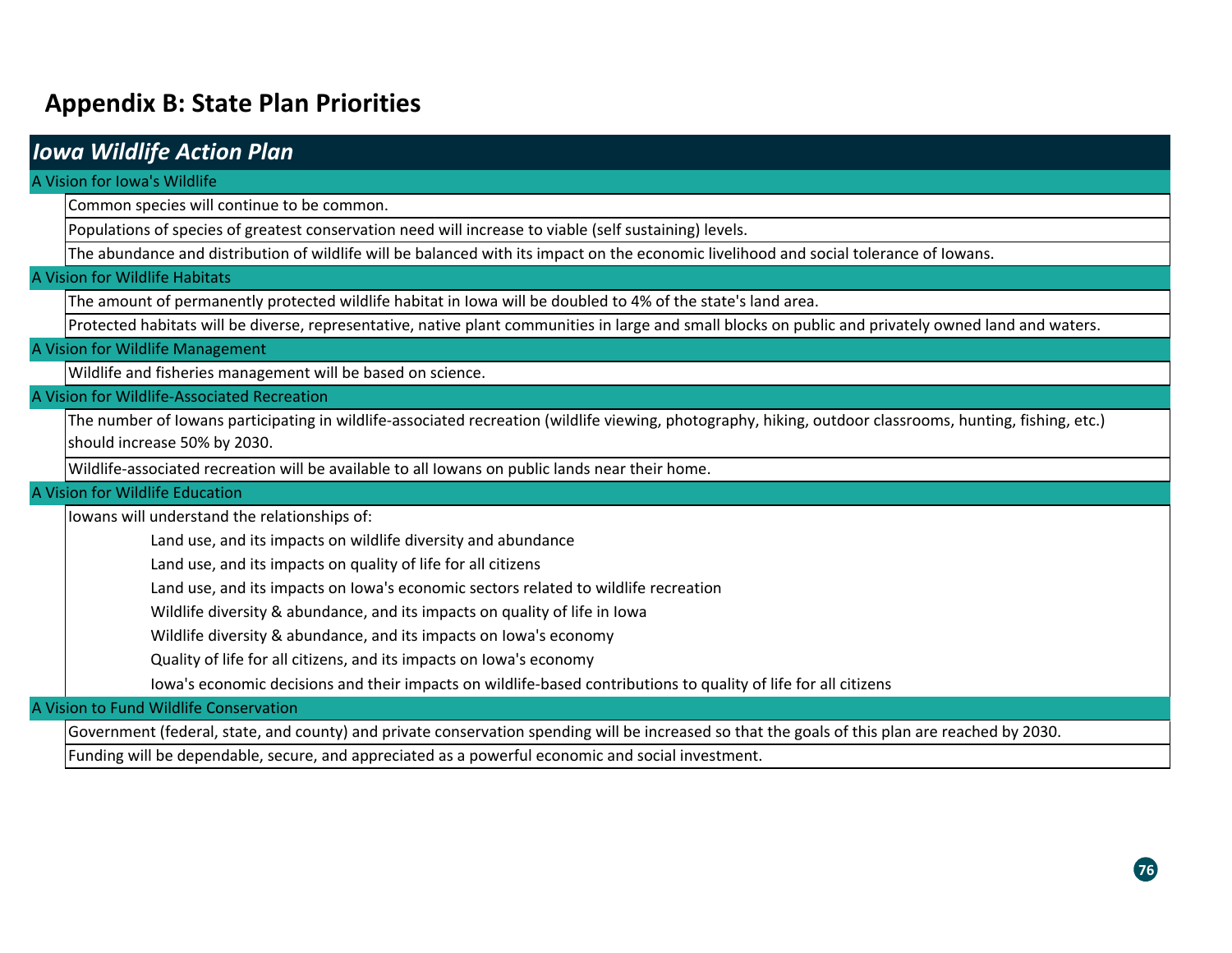# *Iowa's Forests Today: An Assessment of the Issues and Strategies for Conserving & Maintaining Iowa's Forests*

| <b>Conservation of Biological Diversity</b>     |                                                                                         |  |  |
|-------------------------------------------------|-----------------------------------------------------------------------------------------|--|--|
|                                                 | Loss of forest land                                                                     |  |  |
|                                                 | Loss of forest productivity                                                             |  |  |
|                                                 | Changing Ownership                                                                      |  |  |
|                                                 | Lack of forest ecosystem diversity                                                      |  |  |
|                                                 | Lack of well managed private or public forest land                                      |  |  |
|                                                 | Insufficient availability of professional forestry technical assistance                 |  |  |
|                                                 | Lack of awareness the values trees provide people                                       |  |  |
|                                                 | Lack of community forest inventory data on both private and public areas                |  |  |
|                                                 | Lack of tree species diversity in communities                                           |  |  |
|                                                 | Lack of Management within the urban community forest resource                           |  |  |
|                                                 | Lack of funding for urban forestry programs                                             |  |  |
|                                                 | Lack of locally adapted landscape nursery stock                                         |  |  |
|                                                 | Decline of oak-hickory forest types                                                     |  |  |
|                                                 | <b>Forest Fragmentation</b>                                                             |  |  |
|                                                 | Forest parcelization                                                                    |  |  |
|                                                 | Consistency and transparency in the development of landowner incentive programs         |  |  |
|                                                 | Lack of forest habitat for species of greatest conservation need                        |  |  |
|                                                 | Changing landowner demographics                                                         |  |  |
|                                                 | Economic viability of private and public sector nurseries                               |  |  |
|                                                 | Maintaining a supply of native low cost conservation seedlings                          |  |  |
|                                                 | Maintain a population of threatened native tree species on public land                  |  |  |
|                                                 | Loss of early successional forest habitat                                               |  |  |
| <b>Productive Capacity of Forest Ecosystems</b> |                                                                                         |  |  |
|                                                 | Decline in the number of loggers, timber buyers, sawmills and secondary wood processors |  |  |
|                                                 | Lack of Understanding about the economic importance of the forest resource              |  |  |
|                                                 | Lack of awareness about forests                                                         |  |  |
|                                                 | Development of woody biomass markets                                                    |  |  |
|                                                 |                                                                                         |  |  |

### Forest healthImpact of EAB on urban trees and rural forests Ozone monitoring Forest Ecosystem Health and Vitality **77**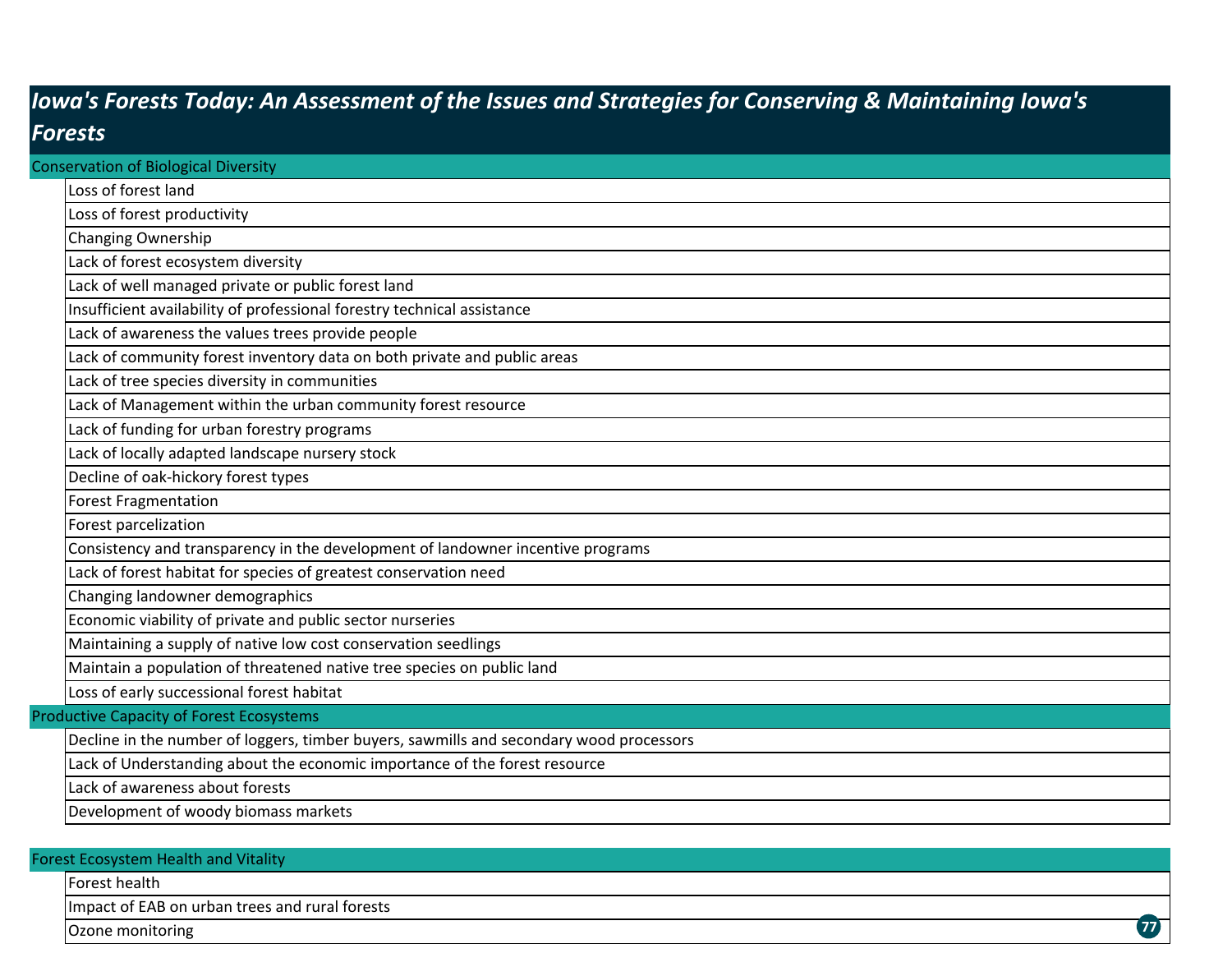|                                                        | Invasive species                                                                                               |  |  |
|--------------------------------------------------------|----------------------------------------------------------------------------------------------------------------|--|--|
|                                                        | Forest regeneration challenges where localized heavy deer populations exist                                    |  |  |
|                                                        | Lack of trained fire personnel                                                                                 |  |  |
|                                                        | Building homes in the wildland urban interface                                                                 |  |  |
|                                                        | Better oak management within fire dependent ecosystems                                                         |  |  |
|                                                        | Lack of prescribed fire knowledge                                                                              |  |  |
| Conservation & Maintenance of Soil and Water Resources |                                                                                                                |  |  |
|                                                        | Availability of cost-share programs for forestry practices                                                     |  |  |
|                                                        | Recognition about the role that forest cover has for maintaining/improving water quality                       |  |  |
|                                                        | Community storm water runoff                                                                                   |  |  |
|                                                        | Soil erosion                                                                                                   |  |  |
|                                                        | Deriving annual forest income from property                                                                    |  |  |
|                                                        | <b>Forest Contributions to Global Carbon Cycles</b>                                                            |  |  |
|                                                        | Carbon sequestration                                                                                           |  |  |
|                                                        | Forest Enhancement of Long-term Multiple Socioeconomic Benefits to Meet the Needs of Society                   |  |  |
|                                                        | Lack of financial return for forest stand improvement activities                                               |  |  |
|                                                        | Lack of public forest land                                                                                     |  |  |
|                                                        | Lack of funding for forest management on public land                                                           |  |  |
|                                                        | Lack of applied research for silvicultural methods within Iowa                                                 |  |  |
|                                                        | Lack of funding for forestry programs                                                                          |  |  |
|                                                        | Declining involvement with universities                                                                        |  |  |
|                                                        | Lack of forestry education in schools                                                                          |  |  |
|                                                        | Lack of stewardship plans written in relation to the amount of forest                                          |  |  |
|                                                        | Issues of Forest Related Planning, Policy and Law                                                              |  |  |
|                                                        | Lack of policies or laws to encourage better management of forest land                                         |  |  |
|                                                        | Continuing education for foresters, loggers and consultants                                                    |  |  |
|                                                        | Improve communication among forestry stakeholders                                                              |  |  |
|                                                        | <b>Green certification</b>                                                                                     |  |  |
|                                                        | Assist communities with forest resource management to minimize the effects on trees caused by natural disaster |  |  |
|                                                        |                                                                                                                |  |  |

### *Wetland Program Plan for Iowa*

### Monitoring and Assessment

Development of groundwater and open water wetland methods

Partner with Region 7 EPA and state partners on NWCA

Create an ambient wetland monitoring network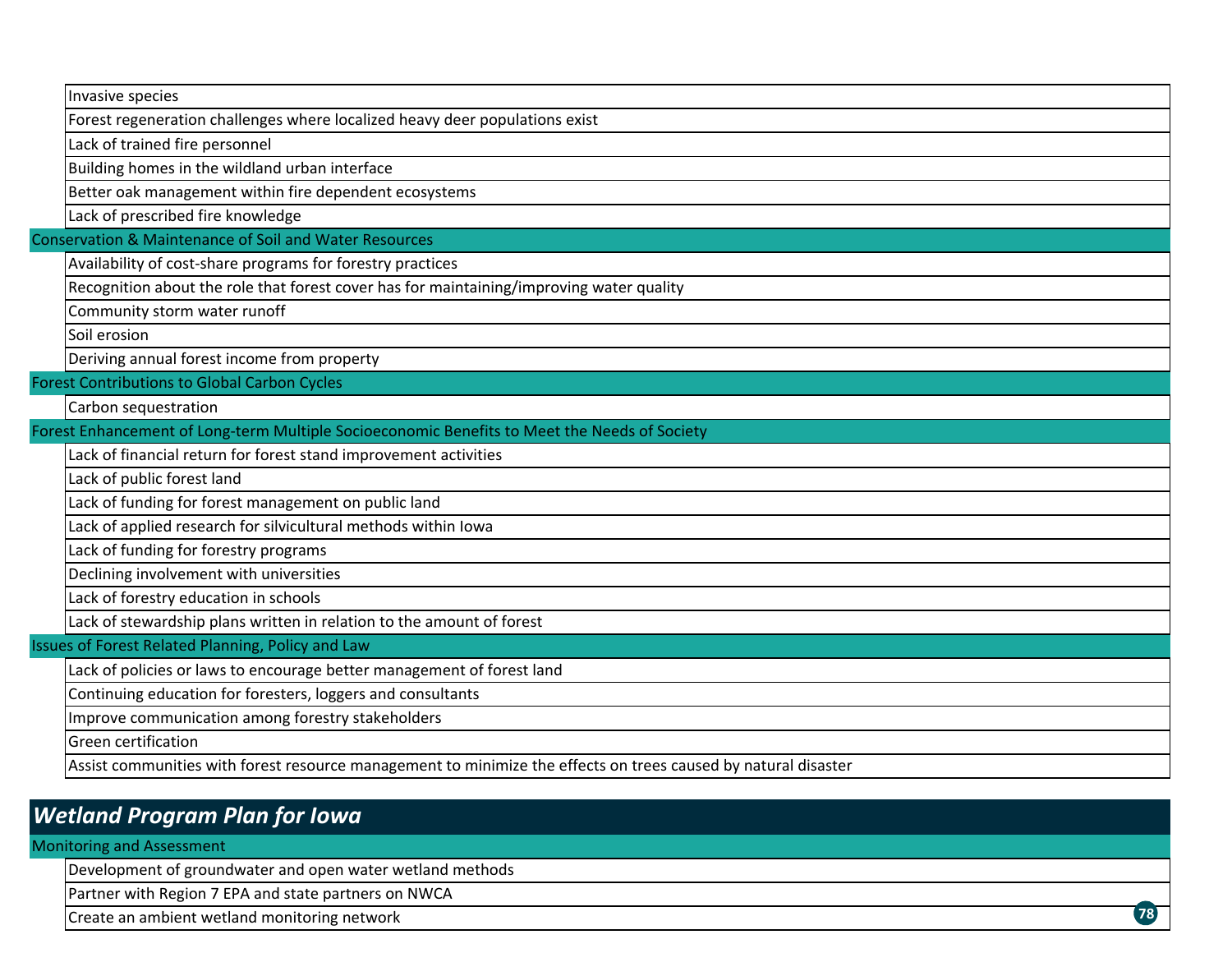Develop data retention schedule and data sharing portal for the public

Mapping for fen sites

Enahnce long term management of wetlands

Build upon the existing Iowa DNR "Wetlands" website

Voluntary Restoration and Protection

Identify critical wetland areas for higher priority in terms of protection and restoration

Increase wetland conservation work

Promote coordination of interagency and NGO functions impacting wetlands

Develop and implement fen protection/preservation project

#### Wetlands Regulatory Program

Improve 401 Water Quality Certification regulations, policies and guidance

Natural Resource Conservation Service oversees Farm Bill compliance for wetland protection

Iowa Department of Transportation wetland mitigation for road projects

Water Quality Standards

Iowa DNR works to develop <sup>a</sup> classification and water quality standards system

Education

Participate in meetings, workshops and outreach activities with interested parties to promote wetland resources

### *Cultivating the Future of Outdoor Recreation in Iowa*

Improve Partnerships Among Agencies, Organizations and Industry to Collaboratively and Effectively Implement R3 Efforts

Host an annual R3 Summit for agencies, NGO's and outdoor industry stakeholders

Participate in industry‐wide 60 in 60 campaign

Develop and host Iowa R3 web page on Iowa DNR website to allow access to resources and tools

Improve Agency and Organizational Capacity to Design, Implement and Evaluate Outcome Driven R3 Efforts

Maximize partner impact through an inventory of current programs/efforts, assist in evaluation efforts and adjust based on identified gaps and deficiencies

Define target audiences

Maintain outdoor participation and license trend data

Design and implement an R3 grant program

Increase Access and Opportunity for Outdoor Recreation in Iowa

Understand where outdoor recreationists live in relation to opportunities (determine recreational capacity)

Develop an urban planning tool to assist development in understanding the value of providing quality access

Expand the sue of County Conservation Board parks, DNR State Parks & Recreation Areas, and Federal refuges to increase recreational opportunities

Provide diverse opportunities to fish in urban areas

Maximize marketing resources to promote opportunities to participate in outdoor recreation including but not limited to hunting, trapping, angling and recreational shooting activities across Iowa

**79**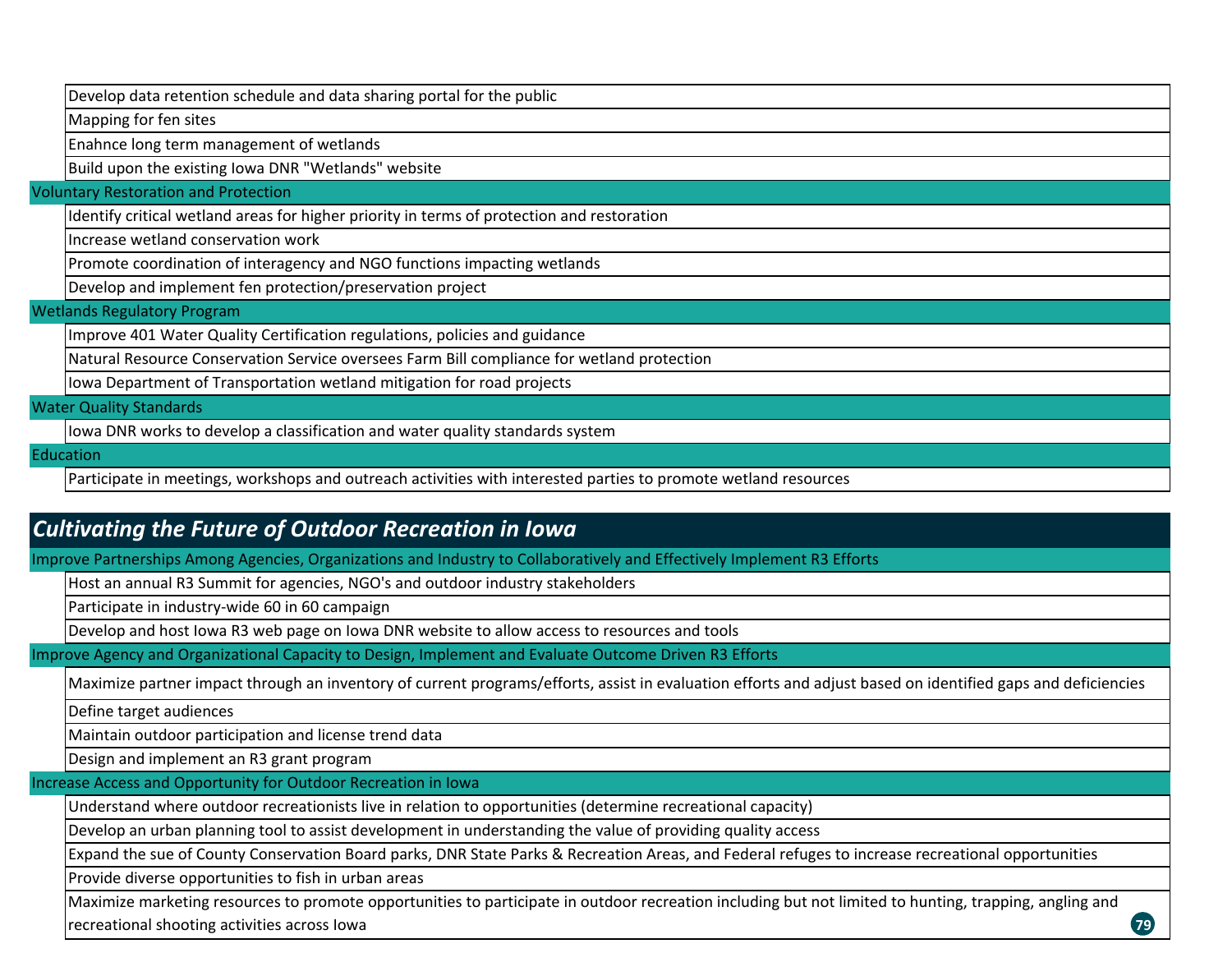Inventory public and private shooting ranges and create <sup>a</sup> structured plan for DNR owned ranges

Increase consistent technical and financial assistance with landowners to grant public access

Increase access to Access Easement Program resources through an online resource center (e.g., IHAP, water trails, urban ponds and trout streams)

Increase education and awareness of CRP, IHAP and other private lands programs through 1 on 1 meetings with local and state government officials

Educate, Train and Equip Partners with the Necessary Tools to Enhance R3 Efforts

Recruit new coaches and teams to shooting sports

Encourage participation among R3 partners in the development of <sup>a</sup> formal mentor training program that is replicable among entities and can focus on large audiences

Implement the national AFWA Conservation Education Strategy

Encourage participation among R3 partners in the development of <sup>a</sup> conservationist club that is replicable among entities and can serve target audiences within <sup>a</sup> community

Develop <sup>a</sup> program/process for recycling/reusing equipment to individuals that identify equipment as <sup>a</sup> barrier to participation

Increase Customer Engagement and Satisfaction Through Improved Customer Relationship Management Practices and Services

Gain understanding of who our current and potential customers are and what they need

Continue and improve communication with existing outdoor recreationists

Assess the usability of the Iowa DNR website and social media channels

Build <sup>a</sup> tool box that addresses limited public access: programs, access programs, equipment and planning development

Improve regulatory clarity, license buying and camping reservation experience while strengthening customer relationships

Develop <sup>a</sup> marketing strategy for license vendors to promote increased sales and participation in urban areas and also improve the quality of data collected

Analyze data collection points and systems within DNR and partners to determine our current capacity and what's needed to better track R3 programs/efforts going forward

Communicate Value of Outdoor Recreation to Expand Agency and Organizational Relevance

Create and distribute consistent marketing message and brand across agency and partner networks and communication channels

Clearly communicate the importance and value of increasing participation in outdoor recreation including but not limited to hunting, trapping, angling and recreational shooting

### *Connecting People with Water and Resources: The State Water Trails Plan*

Provide Positive Water Trail Experiences Meeting User Expectations

Sensibly balance water trail experience options between urban and rural, landform region, historic and cultural resource context, and waterbody types

Provide information allowing water trail users to select routes meeting desired skill levels, time available and accessibility needs

Minimize limitations to water trail experiences based on users age and physical abilities

Enhance safety education fro water trail users including skill‐building and hazard avoidance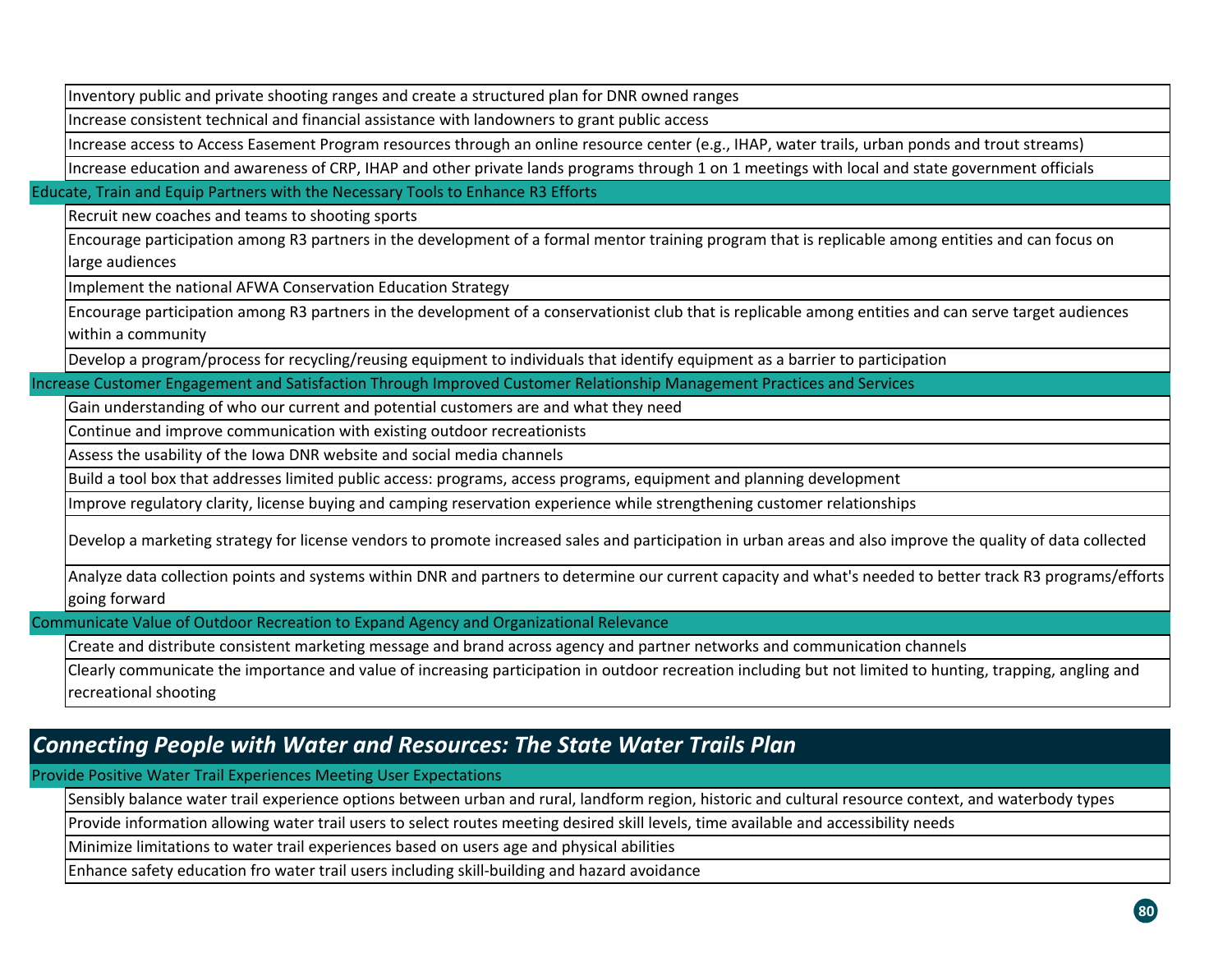Use Water Trail Development To Strengthen Natural Resource Conservation

Avoid impact from intensive use to known highly‐sensitive aquatic and land‐based species and habitats

Implement low - or no-impact design standards for water trail amenities including parking areas, trails and launches

Foster a greater sense of public awareness of and inspire citizen participation in watershed and restoration efforts on Iowa's waterways

Coordinate with other related existing programs to enhance conservation efforts including Iowa's Protected Water Areas, Iowa Streamkeepers, IOWATER volunteer water monitoring program, the Nationwide Rivers Inventory, and the National Park Service Wild and Scenic Rivers Program

Adapt Water Trail Development Techniques to the Waterway's Individual Character

Minimize avoidable damage to new launches by locating them with consideration of flooding patterns, stream channel evolution, borrowing techniques from the field of stream restoration

Choose construction methods and materials relative to ability to maintain launch

Provide tools and training to public managers working in the river setting

Encourage broad stakeholder participation in trail planning, development, and maintenance including landowners, volunteer groups, and liveries to consider unique, existing local features and develop within that context

Support Public Access to Water for Recreational Purposes

Promote close‐to‐home recreation opportunities for Iowans

Encourage healthy lifestyles related to exercise and relaxation

Provide alternatives for local economic development particularly in rural communities

Create <sup>a</sup> Robust, Resilient System for Developing and Experiencing Water Trails

Develop <sup>a</sup> systematic signage system for water trail users

Develop and implement <sup>a</sup> comprehensive dam hazard warning signage system

Encourage Education in Outdoor Settings

Integrate historic and cultural resources awareness with recreational opportunities

Promote learning about landscape impacts resulting from land management choices, including water quality

Support Positive Water Trail Experiences by Initiating Strategies to Manage Intensively Used Areas

Actively manage intensively‐used areas at <sup>a</sup> higher level than in past

Utilize training and education with emergency responders, law enforcement, and liveries for hazard mitigation, user conflicts and litter control

### *Iowa Bicycle and Pedestrian Long Range Plan*

Policies and Practices

Adopt and implement the complete streets policy that applies to all Iowa DOT projects

Continue to ensure compliance with Title II of the Americans with Disabilities Act on all transportation projects

Update the Design Manual and Bridge Design Manual to increase the quality and consistency of accommodations design across the state

Provide technical expertise in the Central Office

Develop and implement maintenance guidelines to address bicyclist and pedestrian needs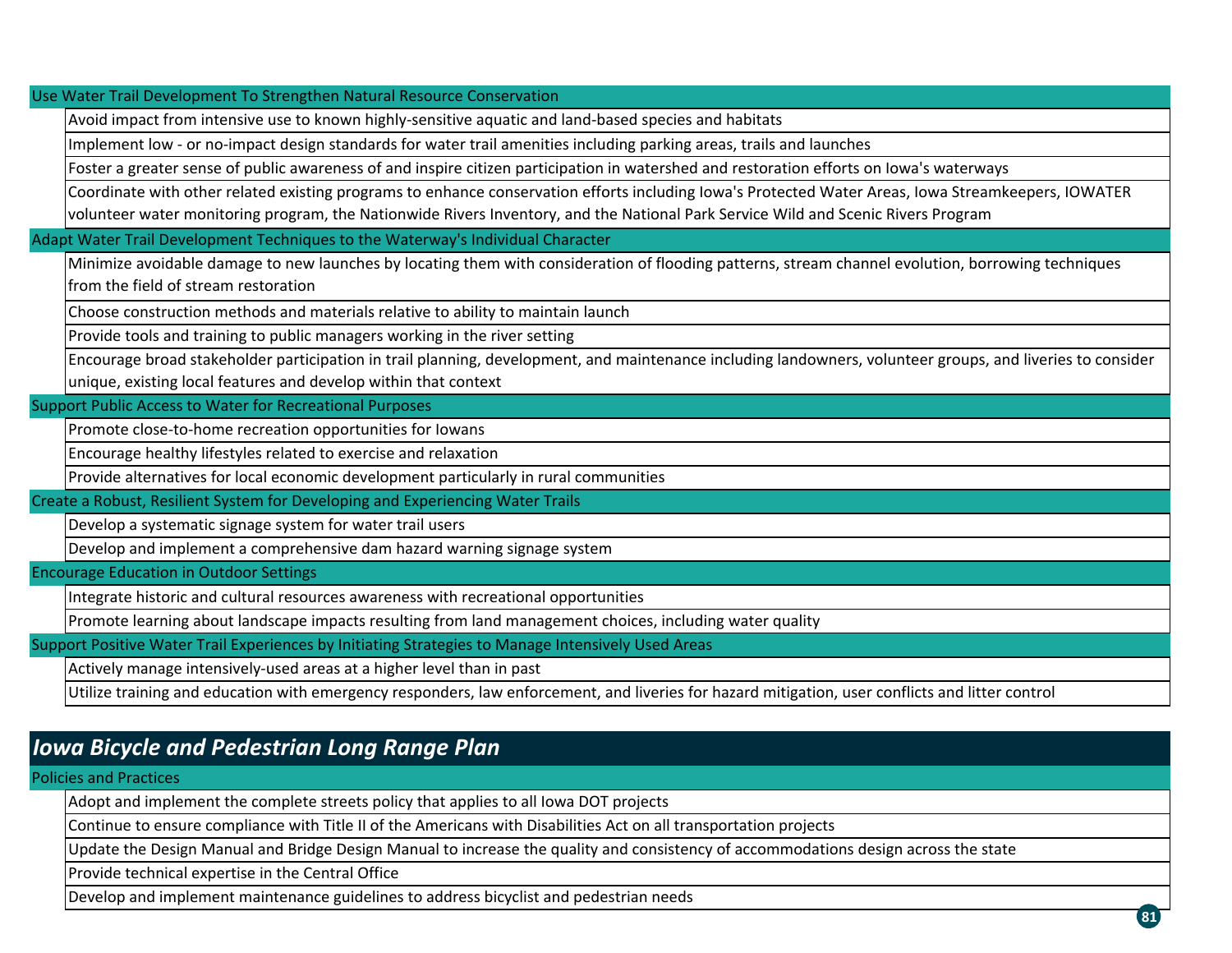Interagency Coordination

Provide training for planners and engineers on how to effectively plan, select, and design appropriate and accessible accommodations

Continue to develop and enhance coordination between the many agencies involved with developing <sup>a</sup> statewide network of trails

Support the efforts of local and regional jurisdictions by sharing knowledge and providing guidance

Encourage and support local and regional bicycle and pedestrian planning

Encourage communities to apply for bicycle friendly and walk friendly community status

#### Network Planning

Reduce barriers created by major highways and other transportation facilities in cities and metro areas

Expand connected bicycle and pedestrian networks in cities and metro areas to increase access and improve safety

Expand connected bicycle and pedestrian networks in rural areas to increase access and improve safety

Encourage transit integration with bicycle and pedestrian networks

Regularly assess bicycle and pedestrian network needs, identify gaps, and target improvements

#### Safety and Law Enforcement

Identify key bicycle‐ and pedestrian‐ related enforcement issues based on crash data and other evidence

Incorporate bicycle safety‐related education into training for new and experienced law enforcement officers

Enact legislation designed to protect vulnerable road users

Evaluate key safety challenges pertaining to walking and bicycling and develop crash reduction strategies

#### Education and Encouragement

Provide education for all users on traffic laws and the rights of bicyclists and pedestrians

Encourage more people to walk and bicycle in conjunction with education efforts

Coordinate education and encouragement efforts with partners and events to reach broader audiences

Encourage the provision of incentives for people who choose to walk and bicycle to work

## *Healthy Iowans 2017 ‐ 2021: Iowa's Health Improvement Plan*

#### Health Equity/Social Determinants of Health

Address health access and barriers in rural and agricultural communities

Continue to promote and support efforts to address social determinants of health

Ensure that Federally Qualified Health Center patients receive an assessment that includes socioeconomic factors affecting their health

Assure access to high quality family planning services for low‐income Iowans

Increase health equity and quality of life for people with disabilities

Improve health equity among Iowans in low and moderate‐income communicates by increasing access to healthy foods

Reduce arthritis‐related disparities in health and health care

Reduce HIV‐related disparities and heal inequities

Increase access to care and improve health outcomes for persons living with HIV

Increase health literacy among Iowans

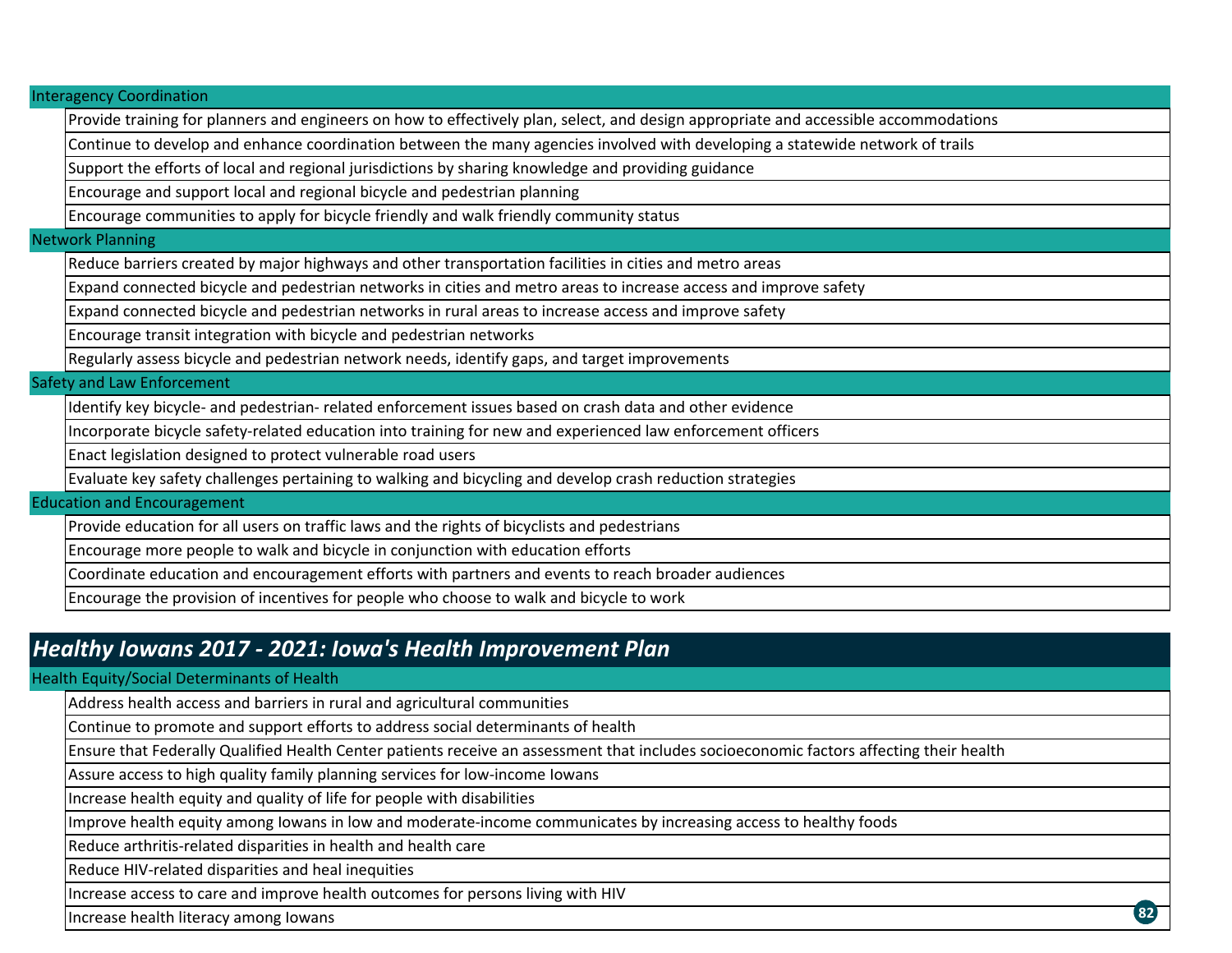Reduce African‐American infant mortality rate

Continue to provide specialty care to Iowans 200% below poverty level through the Polk County Medical Society Volunteer Physician Network Program

Health Equity/Social Determinants of Health ‐ Safe Affordable Housing

Improve housing and infrastructure for low and moderate‐income Iowans

Life Course

Assure that children have <sup>a</sup> healthy start

Protect child health and water quality through pesticide reduction

Address all aspects of transition to adulthood for youth with special health care needs through transition planning

Increase awareness about Alzheimer's disease and the importance of early detection to increase early detection

Health System Improvement & Evidence‐Based Decision Making

Increase person and family engagement in decision‐making

Improve care provided by critical access hospitals and emergency medical service providers to patients presenting with sudden cardiac arrest

Increase the use of standardized methods to assess the development of young children

Increase the percentage of Iowa school districts and accredited non‐public schools with concussion management protocol supporting students returning to

the classroom following concussion

Improve the quality of cause of death data collected on mortality records

Assure equitable public health services across the state

Use data governance to ensure consistent practices at the Iowa Department of Public Health related to data

Increase the number of Data Sharing Agreements to ensure that data are being provided to internal and external Iowa Department of Public Health

stakeholders to promote evidence‐based decisions

Integrate services for Children and Youth with Special Health Care Needs

Expand the impact of the Iowa Public Health Tracking Portal in evidence‐based decision‐making

Increase participation in all services of the Iowa Health Information Network to create <sup>a</sup> complete network for health information exchange

Develop, sustain, and enhance laboratory-testing capabilities to detect and confirm novel anti-microbial resistance mechanisms to prevent transmission of difficult‐to‐treat pathogens

**83**

Increase the laboratory workforce in Iowa to meet future demands

Health System Improvement ‐ Transportation

Provide transportation to health care services by making available State Transit Assistance Special Project funds to Iowa's 35 public transit agencies

Health System Improvement ‐ Insurance Affordability & Coverage

Reduce the number of Iowa's children and pregnant women who are un‐or under‐ insured

Health System Improvement ‐ Lack of Primary Care Services

Coordinate care for children and youth with special health care needs through <sup>a</sup> medical home

Increase in the number of young children who receive <sup>a</sup> vision screening

Improve access to preventive care and chronic care management services through pharmacists in Iowa communities

Ensure <sup>a</sup> stable health and long‐term care direct care workforce prepared to provide quality care and support to Iowans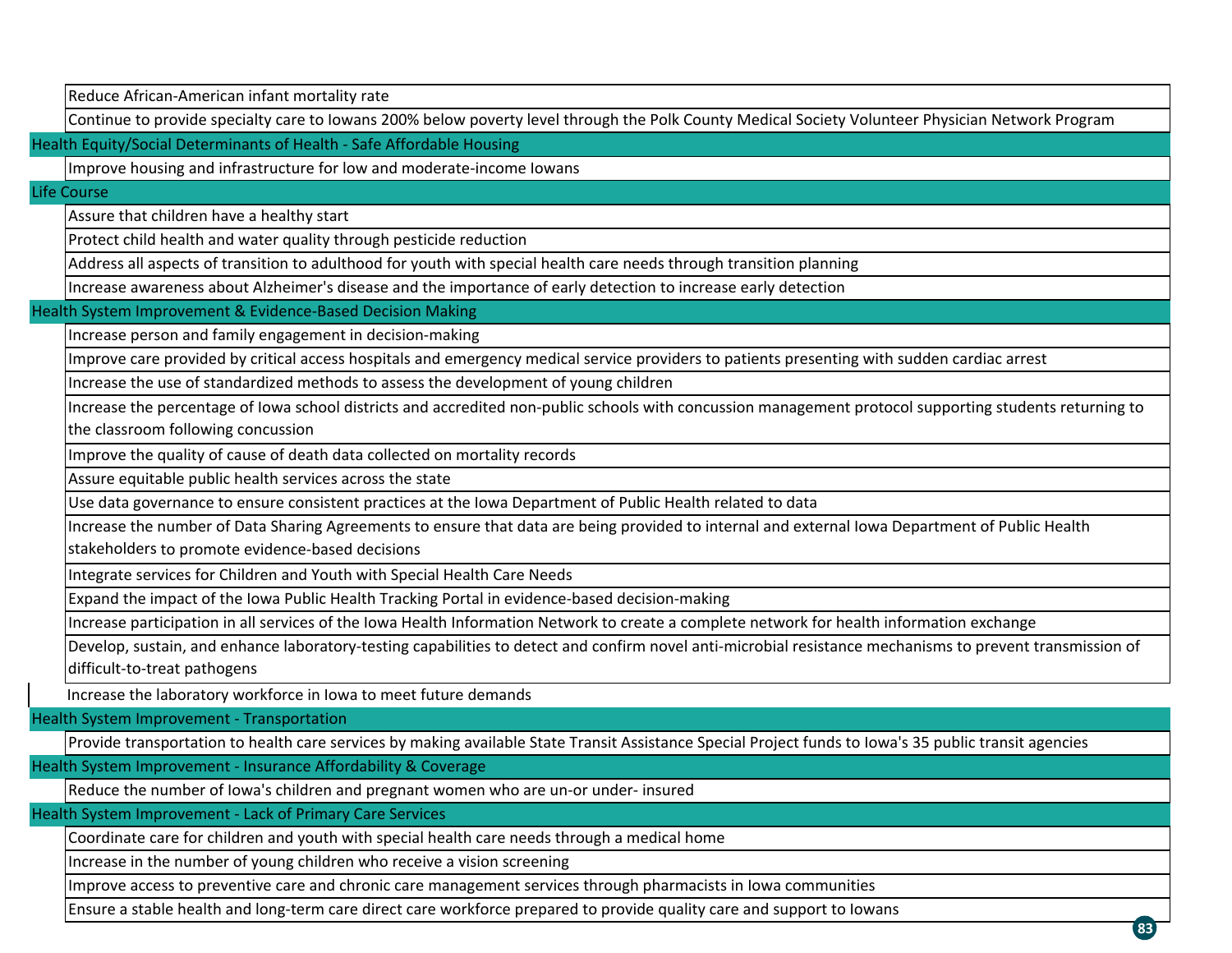Acute Disease ‐ Adolescent Immunizations

Increase the number of adolescents 13‐17 years of age who have received human papillomaviruses (HPV) vaccine

Increase the number of adolescents in 7th and 12th grades who receive meningococcal vaccine

Increase adolescent immunization rates by increasing access to adolescent vaccines administered by pharmacists

#### Acute Disease ‐ Flu Immunizations

Increase the number of health care workers who receive the influenza vaccine annually

Increase influenza vaccinations in adults 65 years of age and older

#### Addictive Behaviors ‐ Substance Abuse

Decrease opioid‐related overdoses/deaths

Increase the availability of opioid reversal agents for patients at pharmacies across the state

At the local level, share resources and education with multiple stakeholders addressing their issues of substance abuse

Reduce excessive and disordered use of alcohol and other drugs, through prevention, treatment, and recovery supports

Reduce the overall number of substance abuse illicit urinalysis and increase the number of self‐referrals for substance abuse (alcohol and drug) in Iowa Army National Guard through urinalysis testing at the unit level, substance abuse screening, and prevention education/training

#### Addictive Behaviors ‐ Tobacco/Nicotine Use

Reduce tobacco use and the toll of tobacco‐caused disease and death by preventing youth from starting, helping Iowans to quit, and preventing exposure to secondhand smoke

**84**

#### Chronic Disease ‐ Cancer

Increase colorectal cancer screening rates in Iowa

Decrease incidence of lung cancer

Follow nationally recognized guidelines to increase vaccination rates for all vaccines demonstrated to reduce the risk of cancer

Increase protective behaviors from sun/ultraviolet exposure

Decrease late state breast cancer diagnoses to reduce deaths due to breast cancer

Increase the percentage of Iowa women receiving breast cancer and cervical cancer screening

Chronic Disease ‐ Diabetes

Prevent diabetes from occurring in Iowans

Reduce the complications of type 2 diabetes

Chronic Disease ‐ Heart Disease

Decrease the rate of coronary heart disease as the primary cause of death

Achieve <sup>a</sup> 75% blood pressure control rate at the Federally Qualified Health Centers

Environmental Health ‐ Water Quality

Ensure <sup>a</sup> healthy and safe environment for work and play

Provide clean water to Iowa citizens and reduce health risks by eliminating contaminants

Ensure that Iowans using private wells for water supply have <sup>a</sup> safe water supply

Develop <sup>a</sup> public health workforce that is knowledgeable about the intersection of water quality and health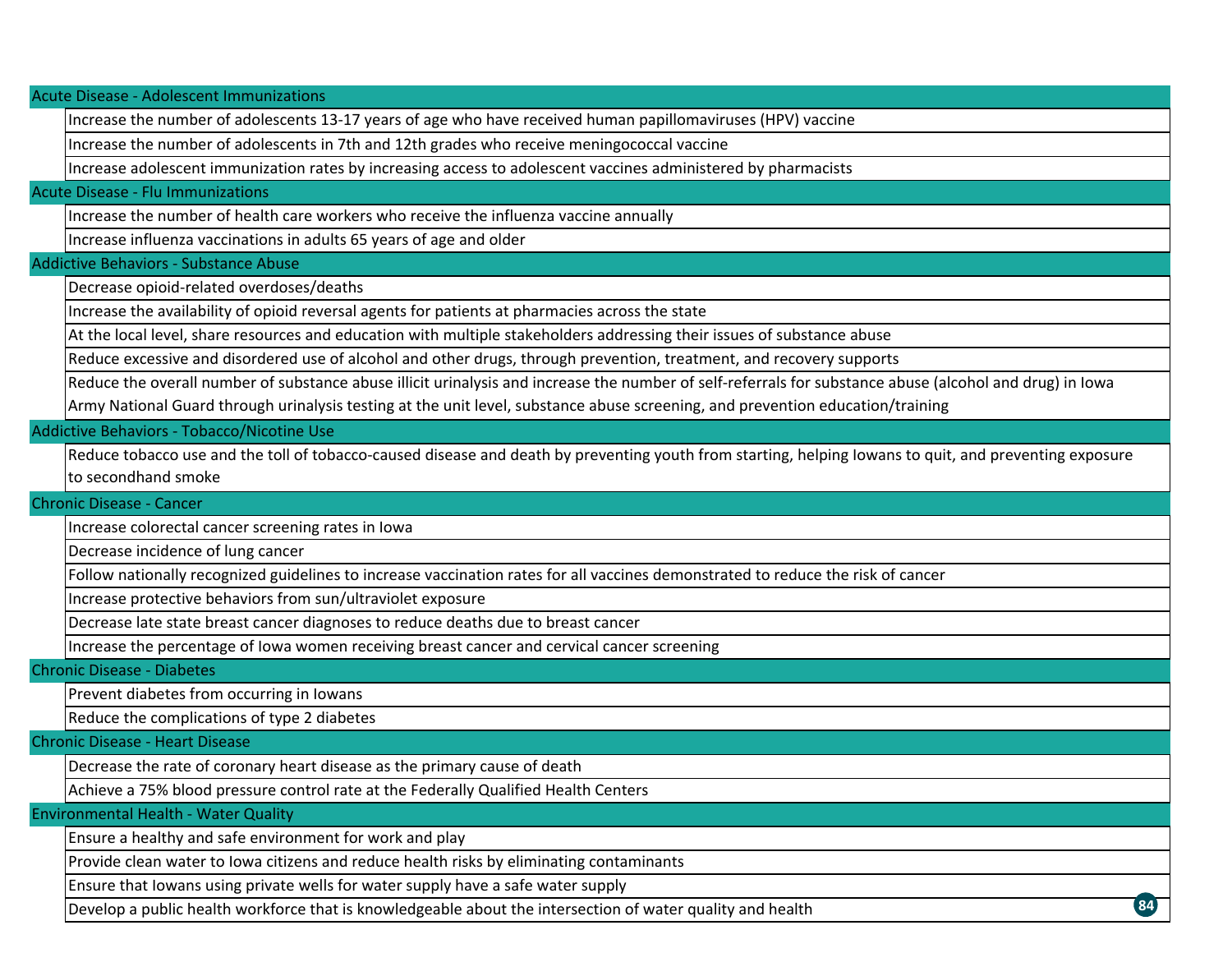Increase efforts to clean up Iowa's surface and ground waters and prevent pollution, with <sup>a</sup> focus on protecting drinking water and popular recreation waters

Healthy Living ‐ Obesity, Nutrition & Physical Activity

Increase the number of Iowans living active and healthy lifestyles

Reduce the number of Iowa children, youth, and adults who are obese

Improve access to nutritious meals, including access to fresh produce, for older Iowans ultimately empowering them to stay active and healthy

During the summer when school is not in session, increase the availability of meals for children

At a minimum, maintain the current level of participation in the Healthy Opportunities State employee wellness program

Increase fruit and vegetable consumption among low‐income Iowans

Increase breastfeeding rates

Increase the percentage of Iowans who engage in the recommended amounts of physical activity

Improve the healthy weight status of all Iowans by creating supportive policy, systems, or environments for healthy eating and physical activity

Reduce the total number of Iowa Army National Guard soldiers flagged for not meeting the Army physical fitness standards, creating <sup>a</sup> healthier and ready force

Healthy Living ‐ Lack of Oral Health/Dental Services

All Iowans will have access to optimally fluoridated water

By 2020, assure optimal oral health for aging Iowans

Iowans will have improved access to preventive oral health services through I‐Smile Program expansion

Healthy Living ‐ Sexually Transmitted Diseases

Reduce the burden of sexually transmitted diseases (STD) among disproportionately impacted populations

Injury and Violence ‐Falls

Decrease patient falls in the healthcare setting

Reduce falls in the elderly population

Reduce injuries and deaths from falls by expanding the availability of evidence‐based programs

Injury and Violence ‐ Motor Vehicle Crashes

Increase traffic safety

Injury and Violence ‐ Adverse Childhood Experiences (ACEs)/Trauma Informed Care

Reduce the number of children reporting risk factors associated with adverse childhood experiences

Build capacity at the local and state levels to recognize and respond to trauma across the lifespan

Assure that children and their caretakers affected by adverse childhood experiences receive relevant services

Injury and Violence ‐ Occupational & Farm Safety

By 2020, reduce deaths from work‐related injuries